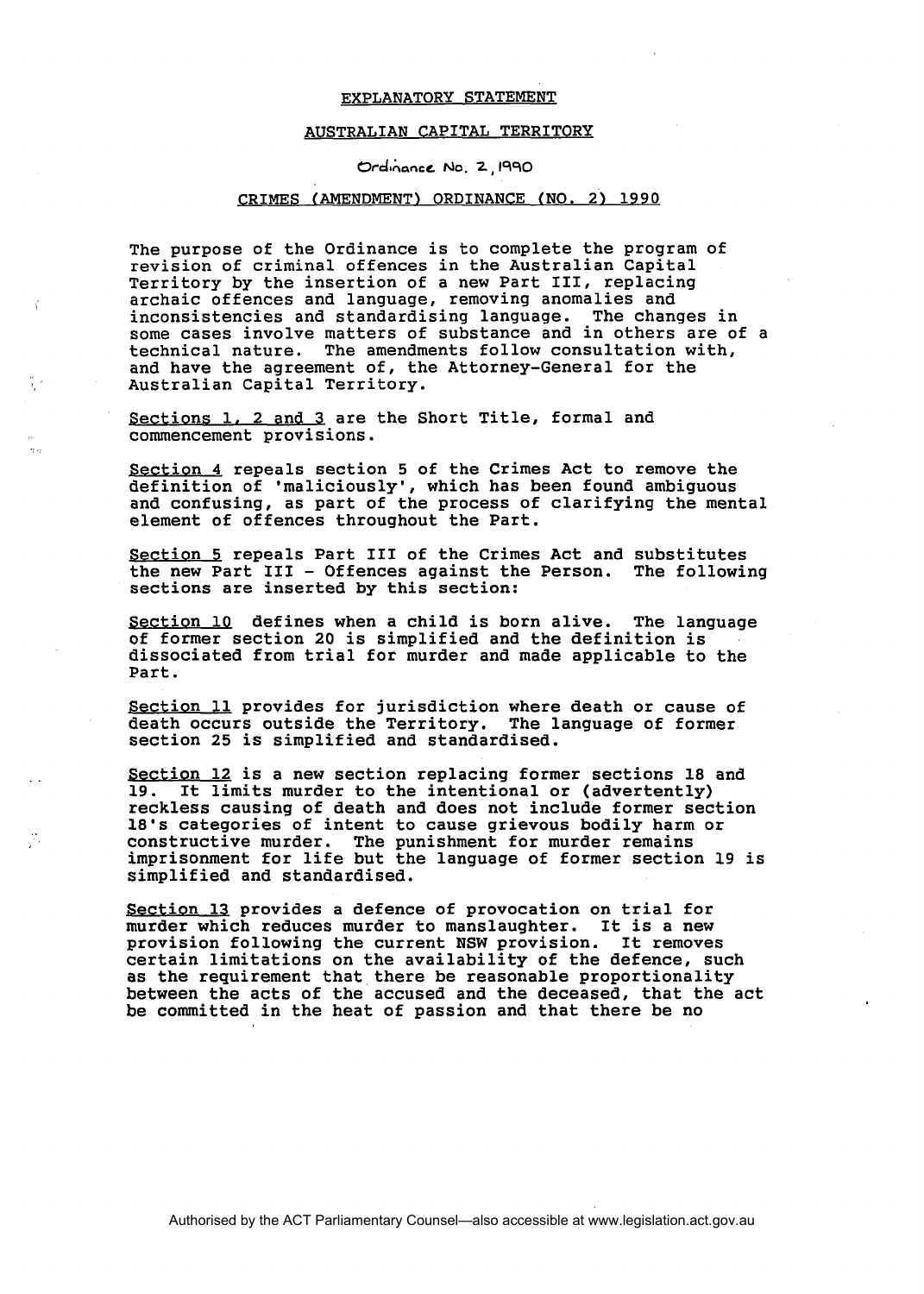intent to cause death or grievous bodily harm. Where the defence is raised the onus of proving that the relevant act or omission did not occur under provocation lies on the prosecution.

Section 14 provides a defence on trial for murder of diminished responsibility. This is a new provision (following the current NSW provision) which has the effect of reducing murder to manslaughter. The accused has the onus of proving that by virtue of this provision he or she is not liable to be convicted of murder.

Section **15** defines manslaughter as an unlawful homicide which does not fall within the new definition of murder, except \ where a law expressly provides otherwise. Regarding the punishment for manslaughter, the language of former section **24**  is simplified and standardised, and the sentence reduced from life to **20** years imprisonment so as to introduce a meaningful distinction from the penalty for murder.

Section 16 abrogates the common law rule that to commit or attempt to commit suicide is a misdemeanour.

Section **17** is a new provision introduced to create offences in relation to aiding or inciting suicide, with a penalty of **10**  years imprisonment.

Section 18 is a new provision rendering it lawful for a person to use reasonable force in the prevention of suicide.

Section **19** provides for an offence of intentionally inflicting grievous bodily harm. The language of former section 33 is simplified and standardised, the intent is clarified and the penalty is reduced from life to **15** years imprisonment.

Section **20** provides for an offence of recklessly inflicting grievous bodily harm. The uncertain intent in the former section **35** is dealt with by creating a separate 'recklessness' offence with a penalty of **10** years imprisonment rather than **5**  years.

Section 21 creates an offence of wounding. This is a further offence separated from former section **35** in the interests of clarity, with a penalty of **5** years imprisonment reflecting lesser gravity.

Section **22** deals with that part of former section **58** which is not already covered by the Crimes (Offences against the Government) Act **1989.** It provides for an offence of assault with intent to commit an offence. The new section requires the intended offence to be an indictable offence against the Part punishable by a maximum period of imprisonment of **5** years or more. The penalty is increased from 2 to **5** years imprisonment.

Section 23 provides for an offence of inflicting actual bodily<br>harm. This is a new offence covering the intentional or harm. This is a new offence covering the intentional or<br>(advertently) reckless infliction of bodily harm in circumstances where an assault is not committed, punishable by imprisonment for **5** years.

 $(\quad \, )$ 

 $-2 -$ 

Authorised by the ACT Parliamentary Counsel—also accessible at www.legislation.act.gov.au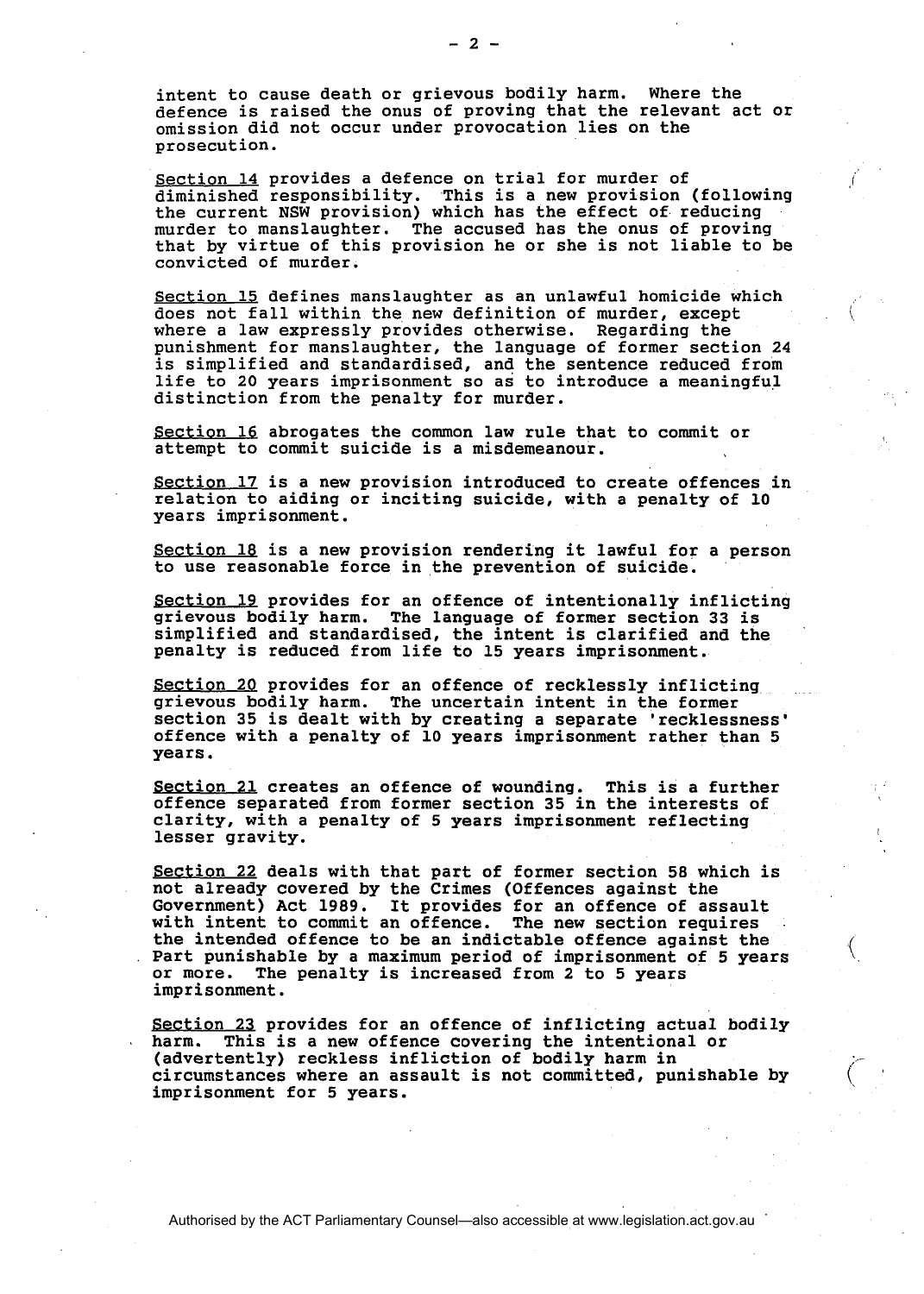**Section 24 provides for an offence of assault occasioning actual bodily harm punishable by 5 years imprisonment. The language of former section 59 is simplified and standardised.** 

Section 25 creates a new offence of causing grievous bodily **harm. This covers negligent or unlawful acts or omissions which cause grievous bodily harm, and is punishable by 2 years imprisonment.** 

**Section 26 provides for an offence of common assault punishable by 2 years imprisonment. The language of former section 61 is simplified and standardised.** 

**Section 27 covering acts endangering life or safety is a compendious provision incorporating offences in former sections 33, 33A, 38, 39, 47, 49, 50, 51 and 52, with a penalty of 10 years imprisonment. The section also provides for aggravated offences punishable by 15 years imprisonment where the relevant act was done with intent to commit an indictable offence or impede a police officer in the execution of his duty.** 

**Section 28 incorporates a number of offences involving the commission of inherently dangerous acts such as those covered by former sections 41, 47, 48, 49, 50 and 51. The offences are punishable by 5 years imprisonment.** 

**Section 29 provides for an offence of culpable driving of a motor vehicle. The provisions of former section 52A are amended by omission of 'recklessly' wherever occurring, since 'negligently' as defined in section 52A includes conduct that would be reckless and retention of 'recklessly' in the section could cause confusion. The penalties are increased, where death is caused, from 5 to 7 years imprisonment, and in case of grievous bodily harm, from 3 to 4 years imprisonment.** 

**Section 3Q provides for an offence involving a threat to**  It is a new provision replacing the former section 31 **which is narrowly confined to threats in written form. The new provision covers threats in any form and the relevant** . - **intent is that the threat be taken seriously or recklessness as to the victim's fear that it would be carried out. The penalty remains 10 years imprisonment.** 

**I. I.** Section 31 provides for an offence involving a threat to **inflict grievous bodily harm. This is a new provision similar, in form to the preceding provision, carrying a penalty of 5 years imprisonment.** 

> **Section 32 is a new provision creating offences where demands or attempts to prevent lawful apprehension, detention or investigation by the police are accompanied by threats. Where the threat is to kill or cause grievous bodily harm the penalty is 20 years imprisonment, and where it involves a threat to health, safety or wellbeing the penalty is 10 years imprisonment. This offence could cover some hostage situations.**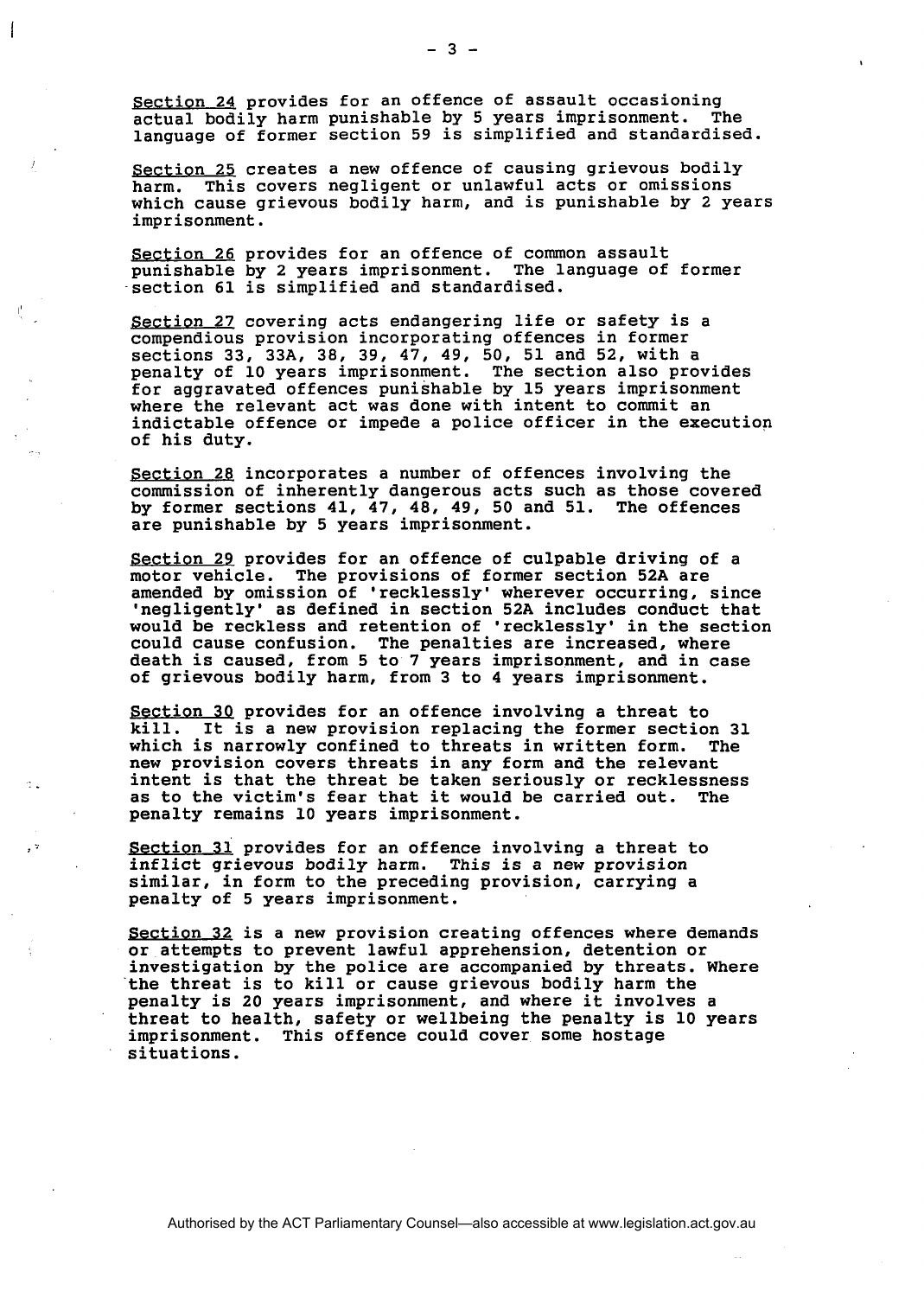Section 33 provides for an offence of possession of an object with intent to kill or cause grievous bodily harm. It is a new provision replacing the archaic section 55. It provides an offence in circumstances which would fall short of attempted murder or attempt to cause grievous bodily harm and carries a penalty of 5 years imprisonment.

Section 34 creates a new offence of forcible confinement, to supersede the common law offence of false imprisonment, punishable by 10 years imprisonment.

Section 35 creates a new offence of torture to implement in the ACT the Convention against Torture and other Cruel, Inhuman or Degrading Treatment or Punishment, 1984, which deals with acts of public officials. The section follows the wording of the Convention and offences are punishable by 10 years imprisonment.

Section 36, abduction of a young person, revises former section 90 by substituting the notion of lawful control for the inappropriate concept of possession in relation to the person from whom the young person is abducted. The penalty remains 5 years imprisonment.

Section 37, kidnapping, is a revision of former section 90A with a penalty slightly increased from 14 to 15 years for the basic offence and retaining the penalty of 20 years imprisonment for the aggravated offence where the victim suffers grievous bodily harm.

Section 38 provides for an offence of unlawfully taking a child which is a revision of existing section 91, replacing the concept of fraud with the more general notion of deception, replacing 'possession' with 'lawful control', and leaving the provisions concerning aiding and abetting the main offence to be dealt with as a secondary offence.

Section 39 provides for an offence of exposing or abandoning a child under two. The language of existing section 43 is simplified and standardised.

Section 4Q provides for an offence of child destruction. This offence covers the gap between abortion (procuring a miscarriage) and homicide (requiring proof of child being born alive). It overcomes the defects in former section 21 which requires a charge of murder to be laid and is limited to conduct of the mother. The penalty is increased from 10 to 15 years imprisonment.

Section 41 is a new provision covering the infliction of grievous bodily harm on a child at or about the time of birth. The penalty is 10 years imprisonment.

section 42 provides for an offence by a woman of procuring her own miscarriage. It simply involves the simplification and standardisation of the language of former section 82.